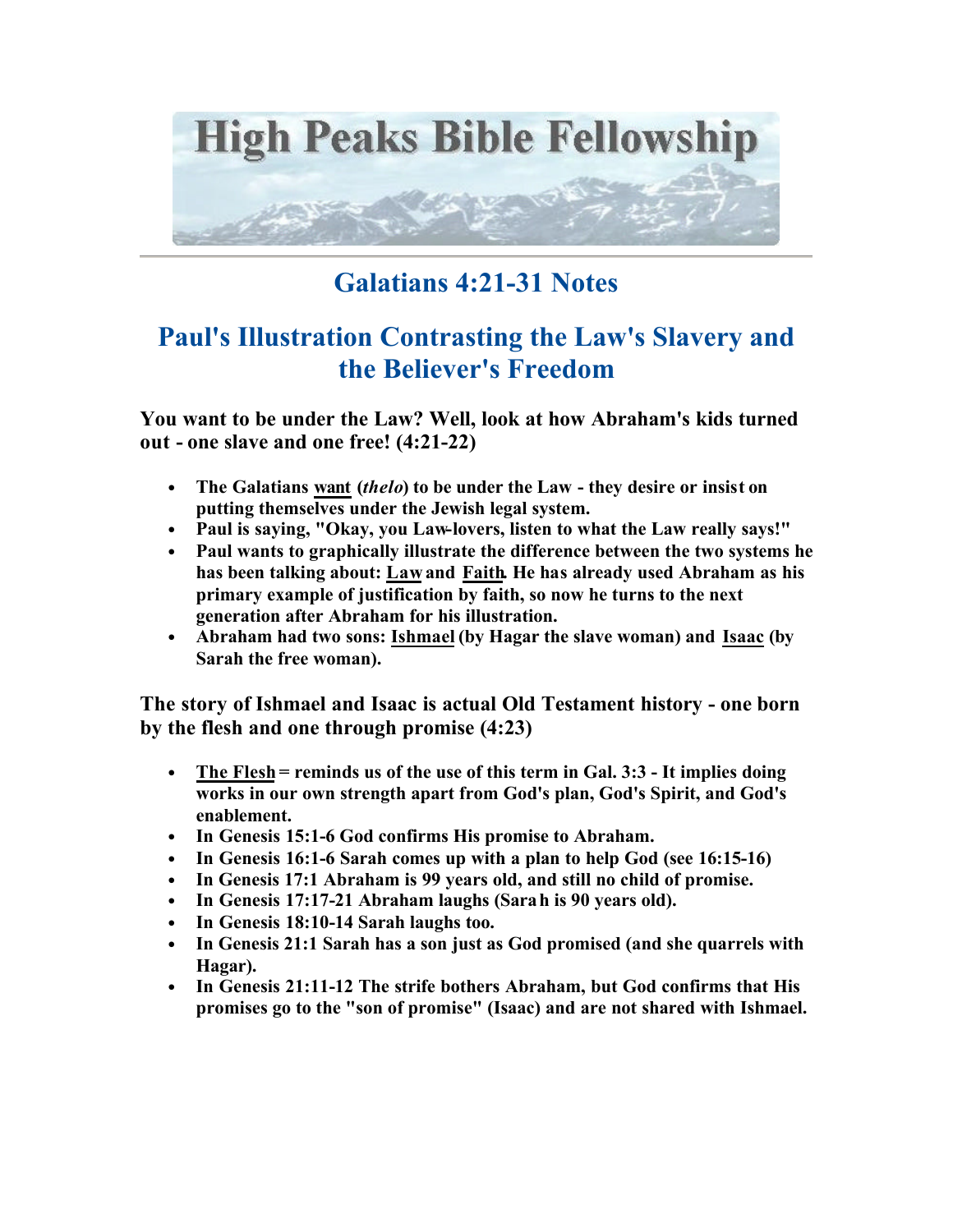**Under the inspiration of the Holy Spirit, Paul makes an analogy using actual OT history (4:24)**

- **The apostle Paul is writing under the inspiration of the Holy Spirit he is writing Scripture. At that point in the history of New Testament** *revelation* **God inspired Paul to use the Old Testament story to represent a truth He wanted communicated about the difference between the Law and Faith as means to justification. God prompts Paul to use** *figurative* **language: analogy, simile, metaphor.**
- **Paul is NOT saying that the Old Testament story of Isaac and Ishmael was an allegory! Many people interpret the Bible by inventing fanciful doctrines out of actual biblical events. They say they are applying the principle of "allegory" to the Scriptures, but they are actually twisting the Scriptures to make them say whatever the interpreter wants them to say. This is absolutely wrong! We must always strive to understand what the biblical writer intended to say when he wrote to his original audience. That message contains the true meaning of Scripture.**
- **Paul is using the story of these two women and the experience of their pregnancy and childbirth to represent the difference between the two opposing principles of Law and Faith.**
- **What are the two covenants?** 
	- **1. The** *Abrahamic Covenant* **which was a set of unconditional promises made by God to Abraham, his descendants, and to "all nations."**
	- **2. The** *Mosaic Covenant* **involving the Law given to the nation of Israel through Moses at Mount Sinai.**
- **Paul focuses first on the Mosaic Covenant, saying that those under the system of the Law are in bondage to the Law. Hagar, the slave woman, represents the Law and the nation of Israel which is under bondage to the Law.**

**Mount Sinai, the earthly Jerusalem, and the Mosaic Law illustrate the bondage of slavery to the Law (4:25)**

- **The experience of the slave woman (Hagar) represents the** *bondage* **of the Law under the Mosaic Covenant.**
- **This Law was given to the nation of Israel at an** *actual mountain* **in the area of Arabia. The** *actual city of Jerusalem* **also represents the focus on the Law, since Jerusalem was the actual capital of Judaism under the Mosaic Law.**
- **Paul is identifying the false teachers in Galatia with Hagar, the woman in the bondage of slavery.**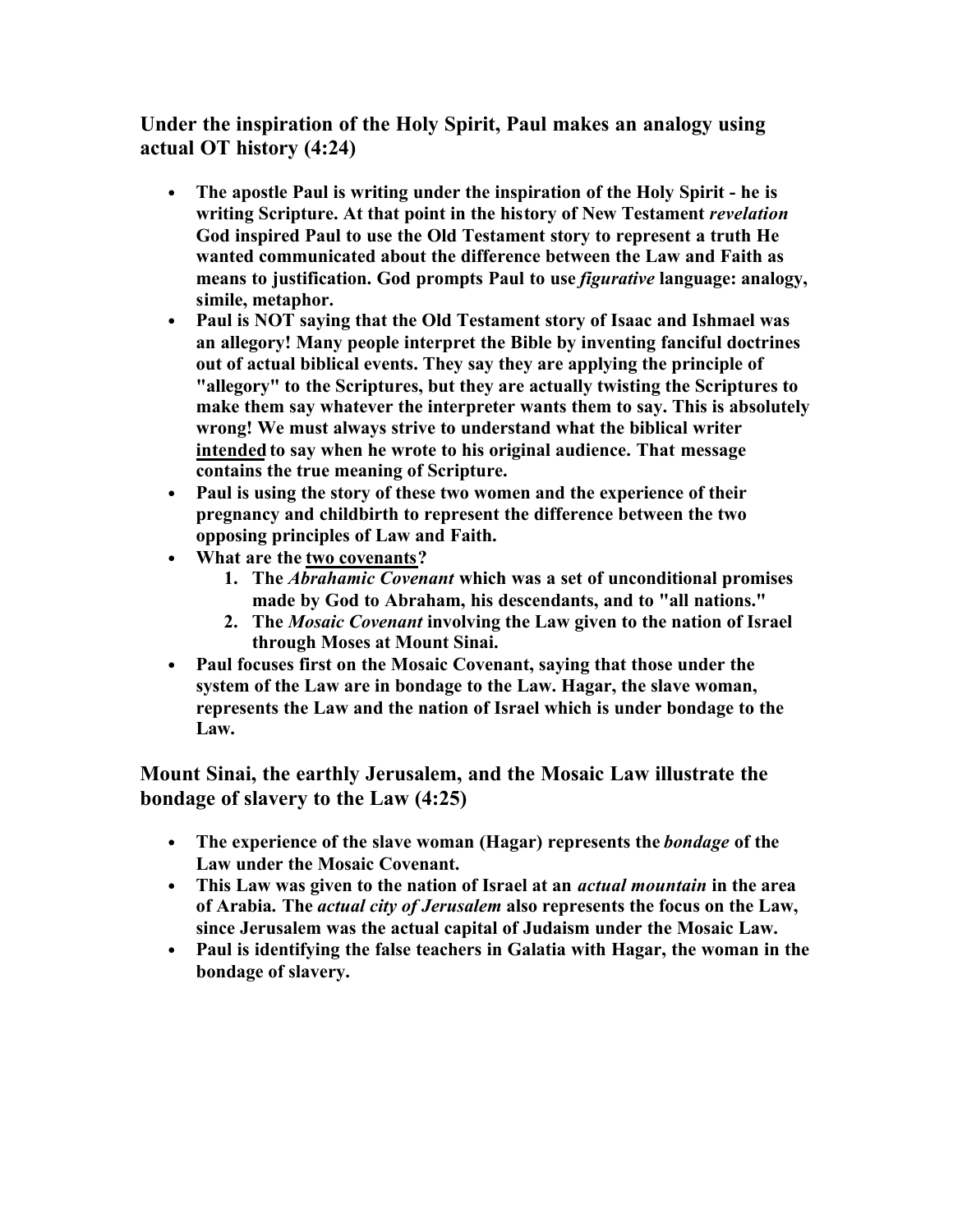**The heavenly Jerusalem and the child of promise illustrate the freedom we have as sons of God through faith in Christ (4:26-28)**

- **Now Paul turns to the Abrahamic Covenant. >He compares the unconditional promises given to Abraham with the heavenly Jerusalem (see Hebrews 11:10; 12:18, 22; Revelation 21:1-2).**
- **Paul quotes Isaiah 54:1 and applies the aspect of rejoicing in this passage to Sarah (a barren woman). Isaiah 54:1 was originally written to comfort the Jews in captivity in Babylon. Just as Jerusalem would become the "mother of children" when the Jews returned from captivity, so Sarah will be able to rejoice because God's promise to her will also come to pass.**
- **Just as Isaac was conceived and born under humanly impossible circumstances, so today people who believe the promise of God are** *children of promise***. Paul identifies those pursuing justification by faith with Sarah and her descendants through the "son of promise."**

**Legalists tend to be persecutors and opponents of spiritual freedom (4:29)**

- **Ishmael mocked Isaac (Genesis 21:9) and the Arabs have continually opposed the descendants of Abraham, Isaac, and Jacob.**
- **Just as this has actually happened from Old Testament times onward, Paul is saying that those who are seeking justification by works of the law are opposed to those seeking justification by faith alone.**
- **Paul is certainly NOT saying that the legalistic Jews of his day were really Ishmaelites, any more than he was saying that the believing Gentiles of his day were really Jews. He was simply using an event from Old Testament history to make a point about the relationship between the Law and Faith.**

**The** *children of promise* **are the ones who receive the inheritance - all the riches God gives by grace (4:30-31)**

- **Paul quotes Genesis 21:10 because he wants to bring in the idea of the**  *inheritance* **that he discussed earlier (see Gal. 3:18, 29; 4:1, 7). Only the ones related to God by promise will inherit the blessings.**
- **The ones hopelessly seeking justification by works of the law will end up being outcasts - like Ishmael was - and they will miss the inheritance, even though they intensely desired it.**
- **Paul concludes his illustration by stating the logical conclusion of the previous verses: those seeking justification by faith in God's promise are not in bondage, but are truly free.**
- **Paul had already given one illustration of this principle (see Gal. 4:4-7). He had previously contrasted the person who was a slave in a Roman household with the fully mature, free sons who inherit the riches of their family. Here Paul has provided another illustration of the same principle: those seeking justification by faith alone are not in bondage, but are free by God's grace.**